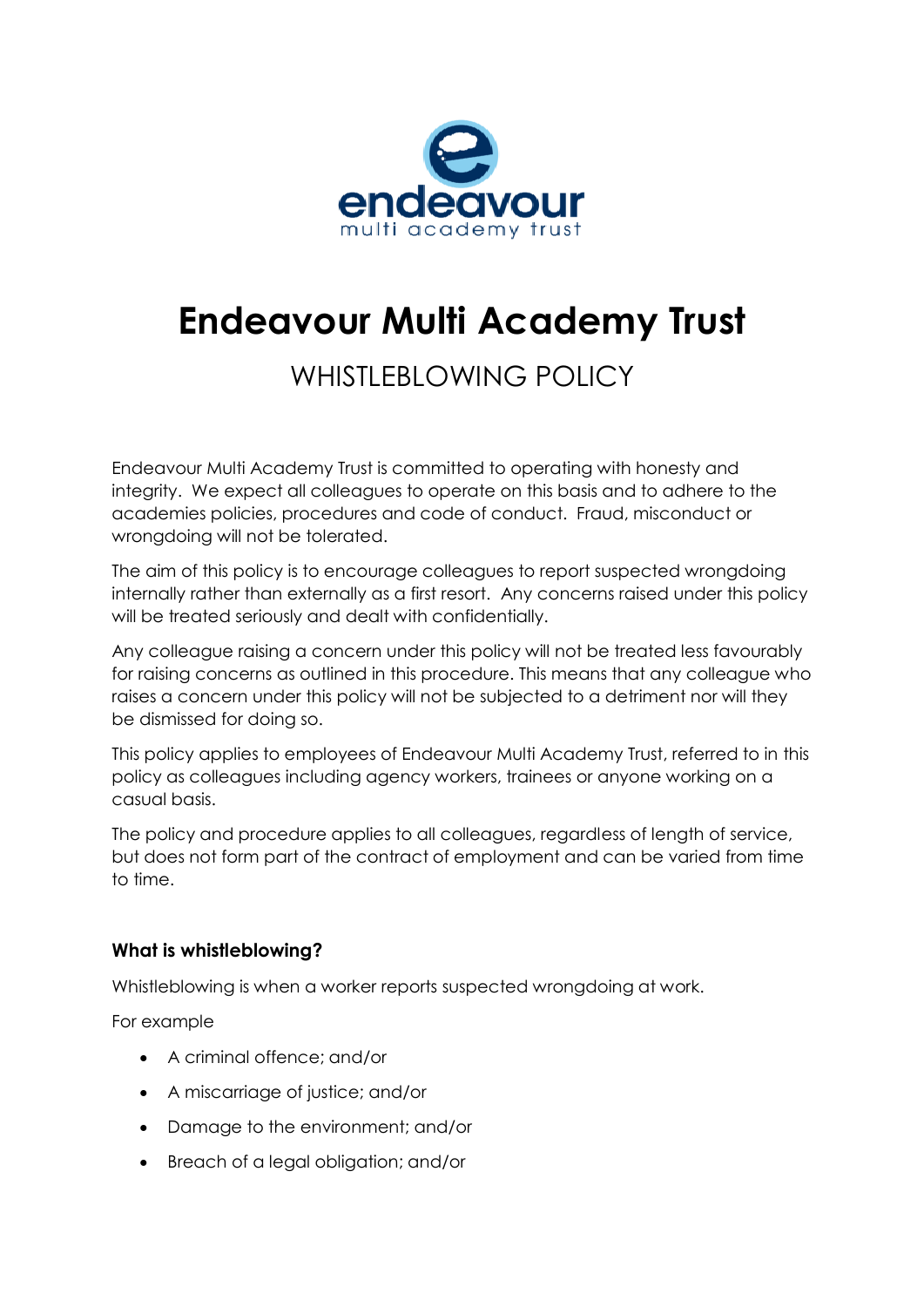- A danger to health and safety; and/or
- A deliberate concealment of any of the above

A colleague can report things that aren't right, are illegal or if anyone at work is neglecting their duties, including:

- someone's health and safety is in danger
- damage to the environment
- a criminal offence
- the company isn't obeying the law (like not having the right insurance)
- covering up wrongdoing

A colleague who has a reasonable belief that a wrongdoing has or may be committed and raises a genuine concern relating to any of the above, is a whistleblower and is protected under this policy.

The Trust will, at its discretion, consider disclosures that are made anonymously, although such disclosures are inevitably much less powerful. The Trust will also treat every disclosure in confidence, and only reveal the identity of the person making it if absolutely necessary (e.g. if required in connection with legal action).

#### **Rights of the Whistleblower**

All colleagues are encouraged to use this policy to raise genuine concerns and will not be treated less favourably for doing so, even if they are mistaken in their belief.

Any colleague who raises a concern under this policy will not be subjected to a detriment nor will they be dismissed for doing so. Any colleague who believes that they have been subjected to a detriment for raising a complaint should raise the matter with the named Monitoring Officer.

Victimisation of a whistleblower by any other colleague for raising a concern under this policy will in itself constitute a disciplinary offence.

Where the trust believes that a colleague has knowingly made a false allegation or acted maliciously, the colleague will be subject to disciplinary action, which may include dismissal for gross misconduct.

This policy does not deal with any complaints relating to a colleague's own treatment at work or own contract of employment. Those matters should be raised under the Grievance procedure or the Bullying and Harassment procedure, as appropriate.

An exception to this will be when the matter of concern arises from the colleagues own treatment at work that is arising from the whistleblowing matter they have raised previously.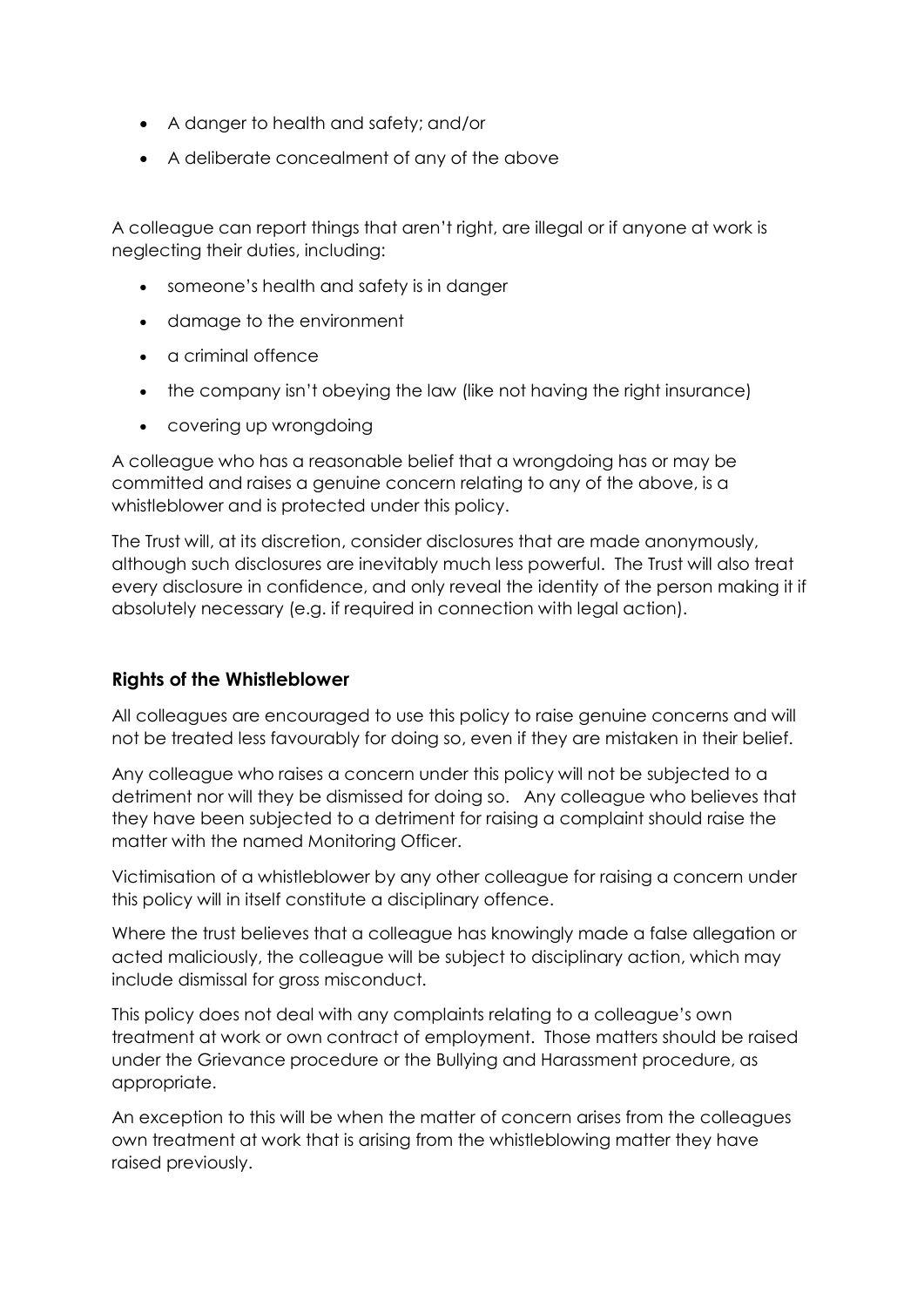### **Making a Whistleblowing Complaint**

To make a whistleblowing complaint the whistleblower has to meet certain conditions.

- If the disclosure is made to the *Trust*, it must be in the public interest and the person making the complaint ("the whistleblower") has a reasonable suspicion that the alleged malpractice has occurred, is occurring or is likely to occur.
- If the disclosure is made to a regulatory body then as well as satisfying the conditions required for disclosure to the trust, the whistleblower must also honestly and reasonably believe that the information they provide and any allegations contained in it are substantially true.
- For example, a colleague will be eligible for protection if:
	- they honestly think what they're reporting is true
	- they think they're telling the right person
	- they believe that their disclosure is in the public interest
- If the disclosure is made to other external bodies then as well as satisfying the conditions required for to the trust, in all circumstances of the case it must be reasonable for them to make the complaint. Further the whistleblower must:
	- reasonably believe that they would be victimised if they raised the matter internally or to a regulatory body or,
	- reasonably believe that evidence is likely to be concealed or destroyed or,
	- have already raised the concern with the trust and/or relevant regulatory body and,
	- reasonably believe that the information they provide and any allegations contained therein are substantially true.
- o If the disclosure is made to other external bodies and is of an "exceptionally serious" nature – which in a local government setting could include, say, the alleged abuse of children or vulnerable adults in an authority's care or corruption then the whistleblower will not be required to:
	- o have raised the matter concerned internally first
	- o Believe that they will be subject to a detriment for raising the disclosure internally
	- o Believe that the evidence is likely to be concealed or destroyed.

A colleague who wants to raise a wrongdoing should in the first instance inform any one of the trustees found on the Endeavour website or by contacting the office at Wightwick Hall School or Cherry Trees School for details.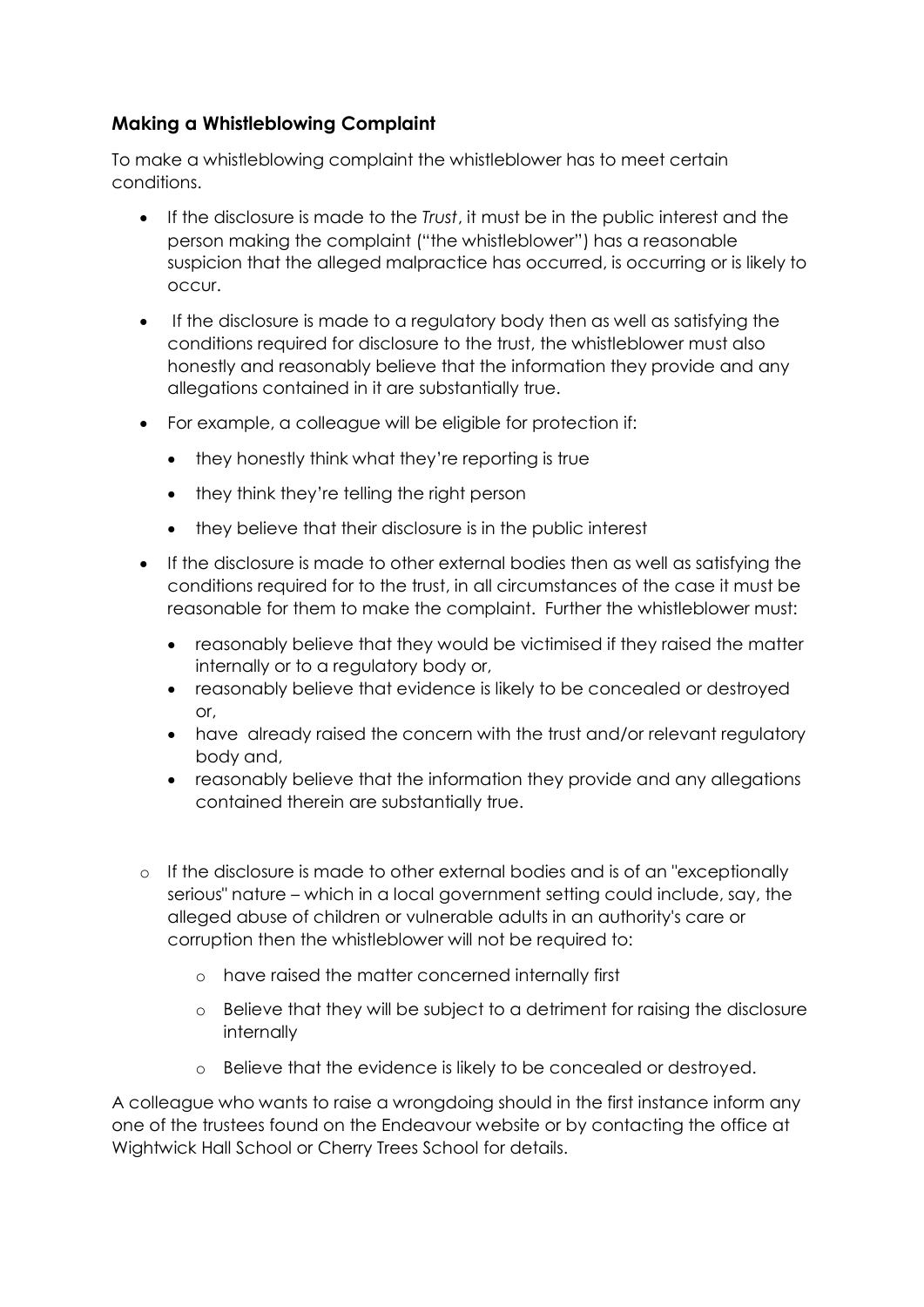The initial contact can be by telephone or in writing, and if the latter should be in a sealed envelope addressed to the officer concerned and marked: 'PIDA – Strictly Private and Confidential'. E-mail cannot be guaranteed as a secure medium and it is not recommended as a channel for reporting issues related to this policy.

The Contact Officer who has received a disclosure will:

(a) acknowledge its receipt, in writing, within 5 working days;

(b) seek further information if required, which may include a personal interview, at which the colleague (whistleblower) can be accompanied by a representative of their trade union or professional association, or by a fellow employee;

(c) when the precise nature of the alleged wrongdoing is established, refer the disclosure to the Monitoring Officer;

(d) in liaison with the Monitoring Officer keep the individual informed regarding the progress and in all cases (subject to legal constraints) provide details of the outcome of any investigation.

On receipt of a disclosure from a Contact Officer the Monitoring Officer(CEO) will determine what further action, if any, is needed, which may comprise:

- internal investigation
- report to the Police
- report to external audit
- independent enquiry
- any combination of the above

The Monitoring Officer will also ensure that the Contact Officer (Chair of Trustees) is advised of progress and outcome.

If the colleague does not reasonably believe that appropriate action has been taken in relation to their concern, then they may raise it externally to the prescribed regulator or our external auditors. The charity, Public Concern at Work, can advise the colleague about raising the concern externally. This will include advising who the appropriate prescribed regulator is. The website for Public Concern at Work is <http://www.pcaw.co.uk/>

**External Auditor PriceWaterhouseCoopers LLP Cornwall Court 19 Cornwall Street Birmingham B3 2DT 0121 265 5956**